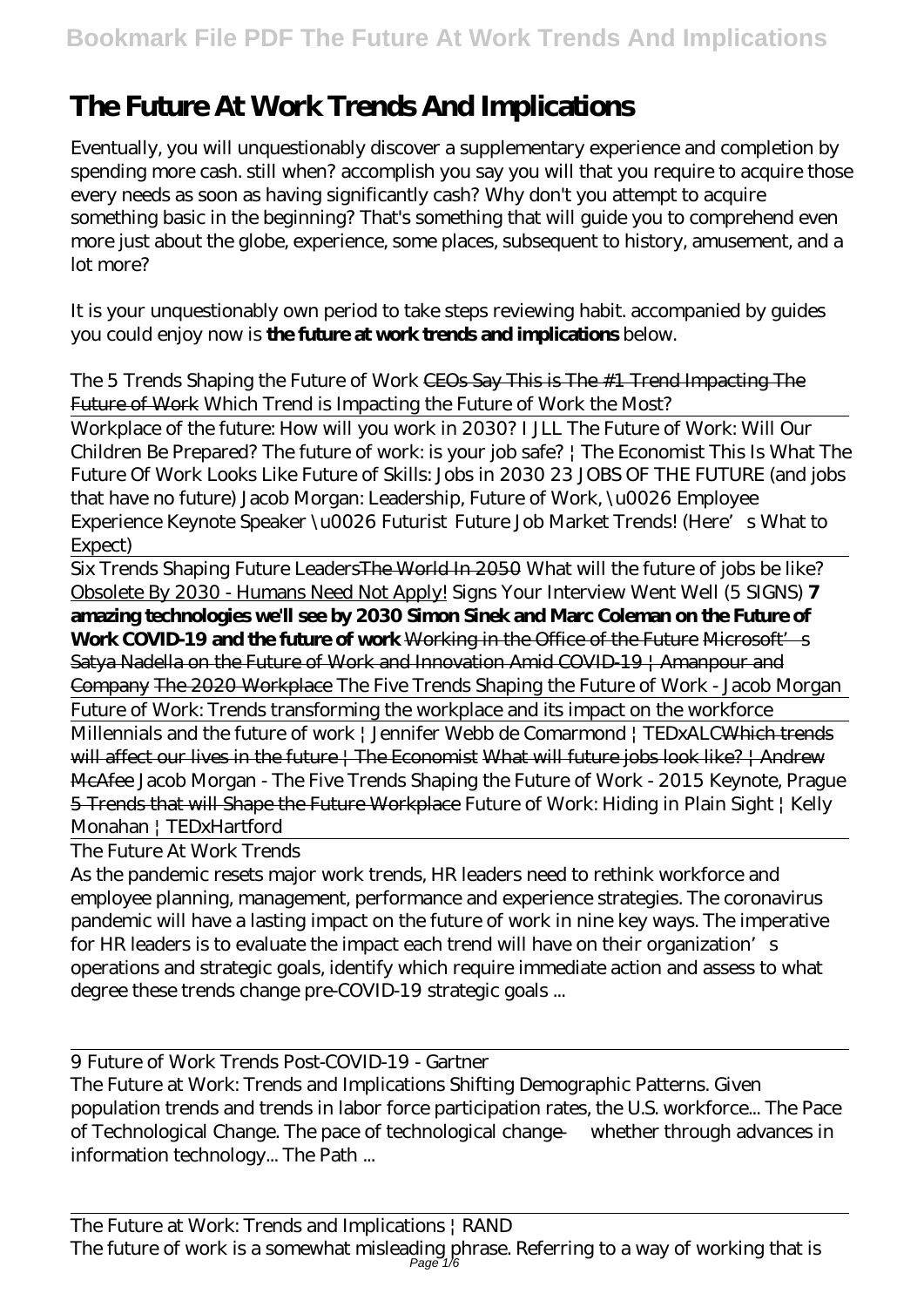fundamentally different from traditional paradigms (clock in at 9, out at five, sick days negotiable), the...

The Future Of Work In 2020 And Beyond - Forbes The 'future of work' describes predictions about what work habits, places, and practices might look like in the coming decades. Opinions vary, but business and tech leaders agree that massive changes are on the horizon—changes that will likely be driven by technology and enable machine learning, full automation, seamless communication, creating a completely new idea of what 'work' even means.

What Is The Future of Work? 9 Trends To Get Ready The future of work is defined by two major trends that are changing workplaces, workforces, and the nature of work in the 2020s. The first trend is the growing adoption of technologies like artificial intelligence (AI), machine learning, and robotics in the workplace. And the second is the changing physical distribution of the workforce and the rise in remote employees and gig workers.

What Is the Future of Work? | Modern Workforce Trends ...

The Future of Work: Trends Report Although it may seem like a world away now, many of you will remember the survey we ran at the end of 2019. We wanted to learn more about our members' understanding of the central themes driving change in our workplaces. A massive ' thank you ' to those who provided feedback.

The Future of Work: Trends Report | Industry News Drawing on collaborative research, our report explores the key trends influencing the future of work and how they will shape the people profession As the professional body for the people profession, the CIPD has a responsibility to lead the way in understanding and shaping the future of the people profession, setting it up for sustainable success in the future of work.

People Profession 2030 future trends | CIPD Right now, remote work is not just a trend of the future. It is the present. As reported by CNBC, 70% of the global workforce already are working remotely at least once a week. This sort of data...

What Is the Real Future of Work? - Entrepreneur The Five Trends Shaping the Future of Work. Competitiveness & Growth | Global Affairs & Law | Innovation | Talent | Technology Show Summary. Show Full Text. The world of work is constantly changing and companies must stay abreast of new trends. Those who delay adapting to change are destined to lose.

The Five Trends Shaping the Future of Work | IE Insights Details This report analyses the future of work - looking at the trends that will shape UK jobs and skills, together with possible disruptions to these trends. It sets out 4 different future... Page 2/6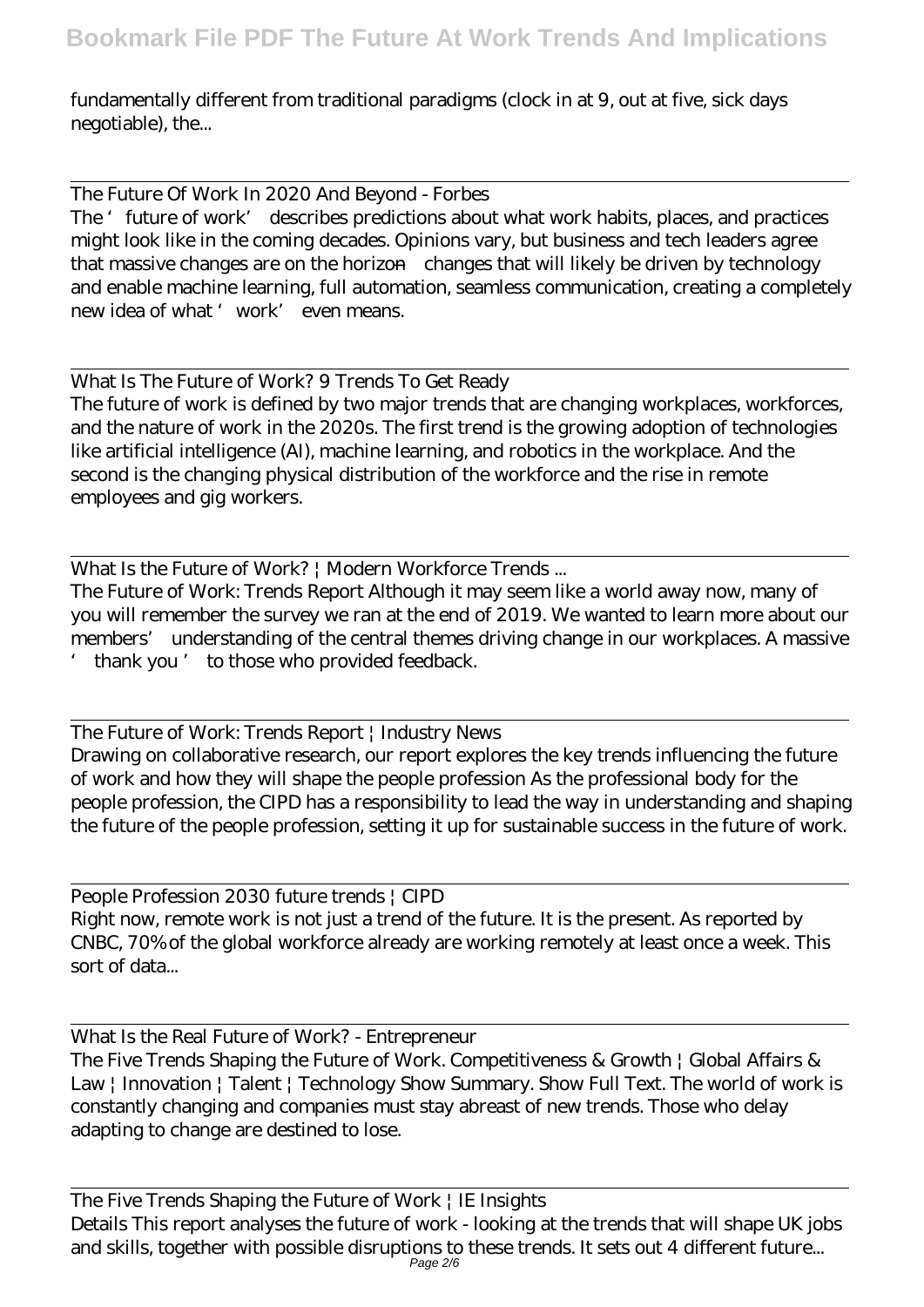The future of work: jobs and skills in 2030 - GOV.UK November 12, 2020 – Almost nine out of ten leaders (88 percent) at large enterprises in South Africa expect they will adopt a more hybrid way of working permanently. This is according to Microsoft's newly launched Work Reworked research conducted together with Boston Consulting Group, KRC Research and Dr. Michael Parke of the Wharton School.

New research reveals future work trends for South African ... Current workplace trends and the ones that follow in the coming years are all part of a connected, complex system of causes and effects that will create constant change in the future of work. For example, the use of automation and artificial intelligence will help many companies reduce costs.

The Future of Work: Workplace Trends With Staying Power ... The following are a few ways the growth of the IIoT is changing the future of manufacturing work—which ultimately improves everything from operational efficiency to delivering customer ...

The Industrial IoT Data Expansion And The Future Of Work The future of work would be born out of the present landscape at work – an amalgamation of the need to change, the desire for speed and the demand for augmented experiences. Here are the ten key trends that organizations should prepare for. 1. Learning to Learn, Unlearn and Relearn

Future of Work: 10 Key Trends for the Next 10 years | HR ...

Obviously, there are myriad socio-cultural trends, shifts and undercurrents that are likely to influence the future of work significantly moving forward, and below you'll find the key future of work themes and areas that we're tracking on an ongoing basis, to help inform our thinking.

Key future of work trends & themes | Working the Future ...

The future of work - trends and data. Couple the impact of the pandemic with both the digital revolution and the climate emergency – and the big question is whether our ways of working have changed forever? The sector has shown its ability to adapt to the ever-changing operating environment while also planning for the future.

The future of work - trends and data Tickets, Wed 14 Oct ...

Disruption lies ahead Driven by accelerating connectivity, new talent models, and cognitive tools, work is changing. As robotics, AI, the gig economy and crowds grow, jobs are being reinvented, creating the "augmented workforce." We must reconsider how jobs are designed and work to adapt and learn for future growth.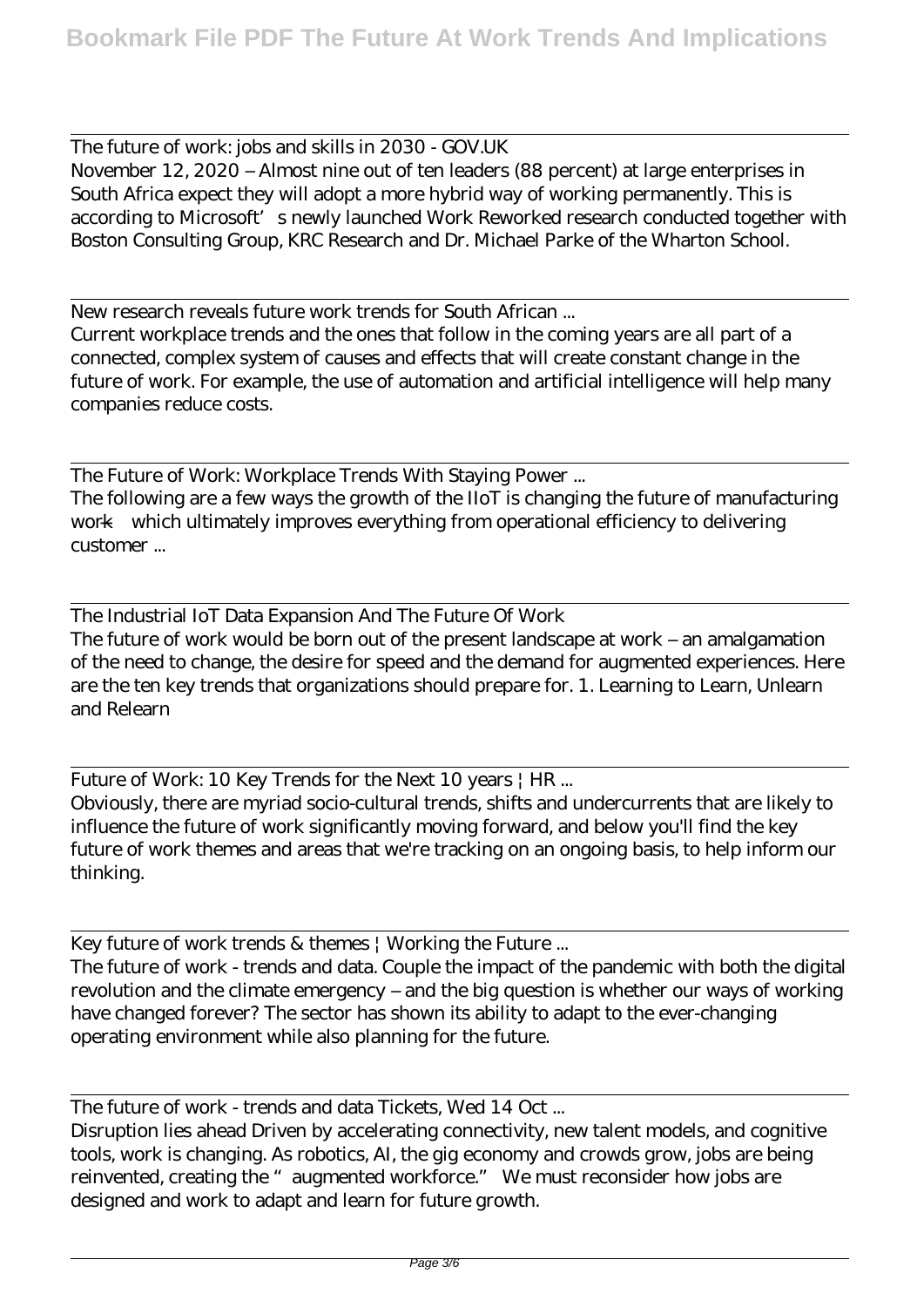## Future of Work - Deloitte

A decade or so ago, 'work from home' was nothing more than an eccentric term, but today we know that it plays a huge role in the future employment trends. The remote working policies of many companies were enforced with restrictions due to fear of performance deterioration, but that was until the crisis.

Describes work done for RAND Labor and Population documented in Lynn A. Karoly and Constantijn W.A. Panis, The 21st century at work: forces shaping the future workforce and workplace in the United States.

Between the 18th and 19th centuries, Britain experienced massive leaps in technological, scientific, and economical advancement

Throughout the history of business employees had to adapt to managers and managers had to adapt to organizations. In the future this is reversed with managers and organizations adapting to employees. This means that in order to succeed and thrive organizations must rethink and challenge everything they know about work. The demographics of employees are changing and so are employee expectations, values, attitudes, and styles of working. Conventional management models must be replaced with leadership approaches adapted to the future employee. Organizations must also rethink their traditional structure, how they empower employees, and what they need to do to remain competitive in a rapidly changing world. This is a book about how employees of the future will work, how managers will lead, and what organizations of the future will look like. The Future of Work will help you: Stay ahead of the competition Create better leaders Tap into the freelancer economy Attract and retain top talent Rethink management Structure effective teams Embrace flexible work environments Adapt to the changing workforce Build the organization of the future And more The book features uncommon examples and easy to understand concepts which will challenge and inspire you to work differently.

We have never lived at a time of faster and more transformative technological and societal changes. It can be hard for executives to keep up with the developments and shifts. This book cuts through all of the hype and presents the key business trends anyone should be aware of now as they will shape businesses into the foreseeable future. Business Trends in Practice includes case studies across all industries, with companies such as: Tesla, Ocado, Netflix, Microsoft, Google, Alibaba, Rolls Royce, Mercedes Benz, Apple, and many more. Some of the key trends the author will examine include: The AI revolution Robots and business processes automation Remote working, working from home and new flexibility Social & environmental Responsibility Increased Diversity As part of Bernard Marr's popular 'In Practice' series, Business Trends in Practice will help you identify the key business trends that will keep you one step ahead of the competition.

We are currently witnessing massive business and jobs displacement as we approach the next decade. The pace of change continues to accelerate exponentially, and it is becoming increasingly challenging to predict the types of career and job opportunities that will be available in the next five to ten years and the decades beyond. I have been following these trends throughout 2019: (1) Accelerated Business and Jobs Displacement, (2) Demographic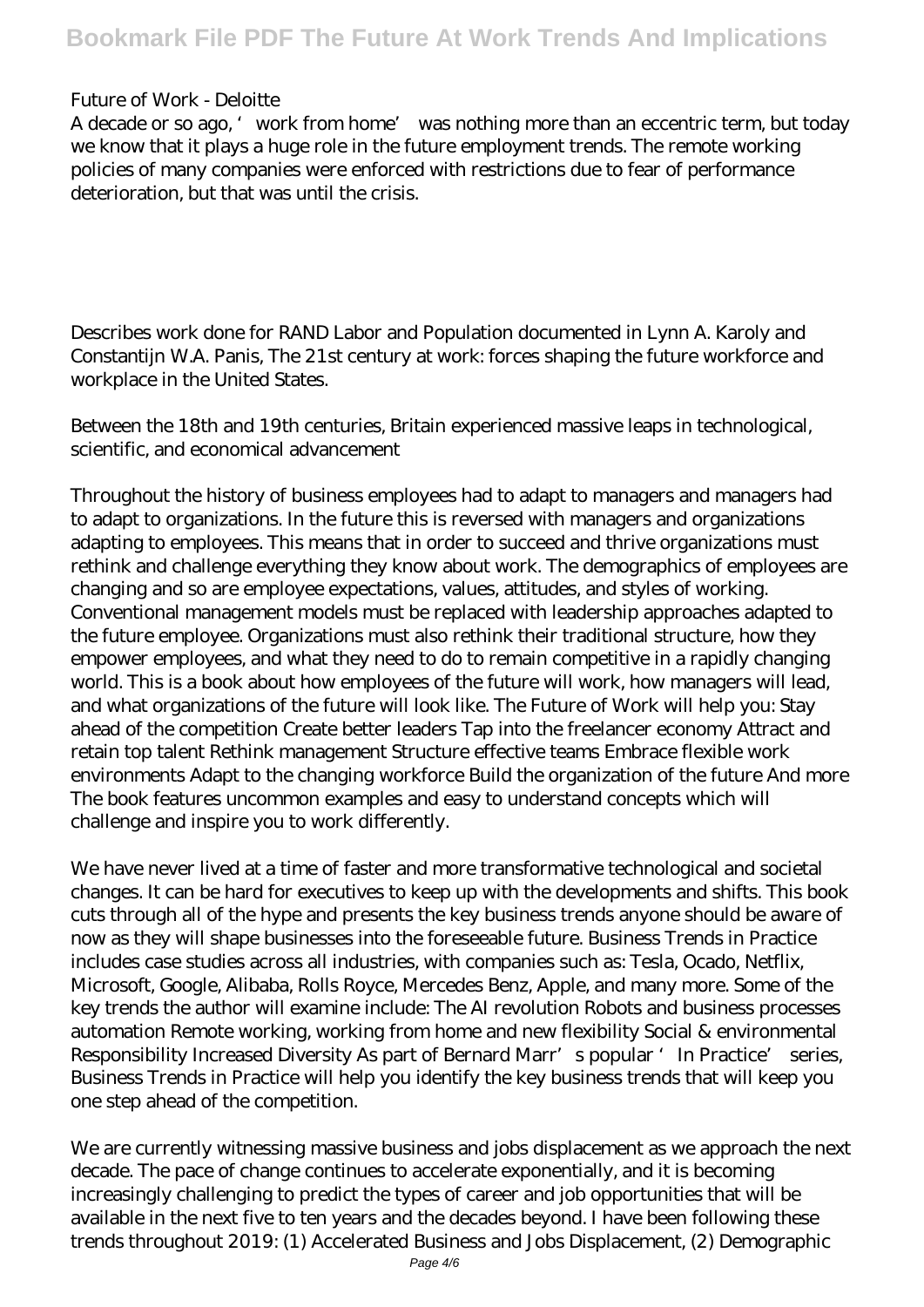Shifts, (3) An Always-on, Always-connected World, (4) Reinvention of Higher Education (5) Generational Expectations, (6) Global Economic Cycles and Trends, (7) Dismantling the Corporate Ladder, (8) Redefining the Concept of a Career This book examines the impact of these seismic paradigm shifts on individuals, businesses, and staffing, recruiting, and talent acquisition professionals.

Times are changing and the labor markets are under immense burden from the collective effects of various megatrends. Technological growth and grander incorporation of economies along with global supply chains have been an advantage for several workers armed with high skills and in growing occupations. However, it is a challenge for workers with low or obsolete skills in diminishing zones of employment. Business models that are digitalized hire workers as self-employed instead of standard employees. People seem to be working and living longer, but they experience many job changes and the peril of skills desuetude. Inequalities in both quality of job and earnings have increased in several countries. The depth and pace of digital transformation will probably be shocking. Industrial robots have already stepped in and artificial intelligence is making its advance too. Globalization and technological change predict the great potential for additional developments in labor market performance. But people should be ready for change. A progression of creative annihilation is probably under way, where some chores are either offshored or given to robots. A better world of for jobs cannot be warranted – a lot will be contingent on devising the right policies and institutes in place.

Why the United States lags behind other industrialized countries in sharing the benefits of innovation with workers and how we can remedy the problem. The United States has too many low-quality, low-wage jobs. Every country has its share, but those in the United States are especially poorly paid and often without benefits. Meanwhile, overall productivity increases steadily and new technology has transformed large parts of the economy, enhancing the skills and paychecks of higher paid knowledge workers. What's wrong with this picture? Why have so many workers benefited so little from decades of growth? The Work of the Future shows that technology is neither the problem nor the solution. We can build better jobs if we create institutions that leverage technological innovation and also support workers though long cycles of technological transformation. Building on findings from the multiyear MIT Task Force on the Work of the Future, the book argues that we must foster institutional innovations that complement technological change. Skills programs that emphasize work-based and hybrid learning (in person and online), for example, empower workers to become and remain productive in a continuously evolving workplace. Industries fueled by new technology that augments workers can supply good jobs, and federal investment in R&D can help make these industries worker-friendly. We must act to ensure that the labor market of the future offers benefits, opportunity, and a measure of economic security to all.

What are the forces that will continue to shape the U.S. workforce and workplace over the next 10 to 15 years? With its eye on forming sound policy and helping stakeholders in the private and public sectors make informed decisions, the U.S. Department of Labor asked RAND to look at the future of work. The authors analyze trends in and the implications of shifting demographic patterns, the pace of technological change, and the path of economic globalization.

Abstract: A project on the future of work and health to identify the most important characteristics of work and the workplace over the next 25 years, particularly in relation to health issues is presented. This project was sponsored by the Office of Disease Prevention and